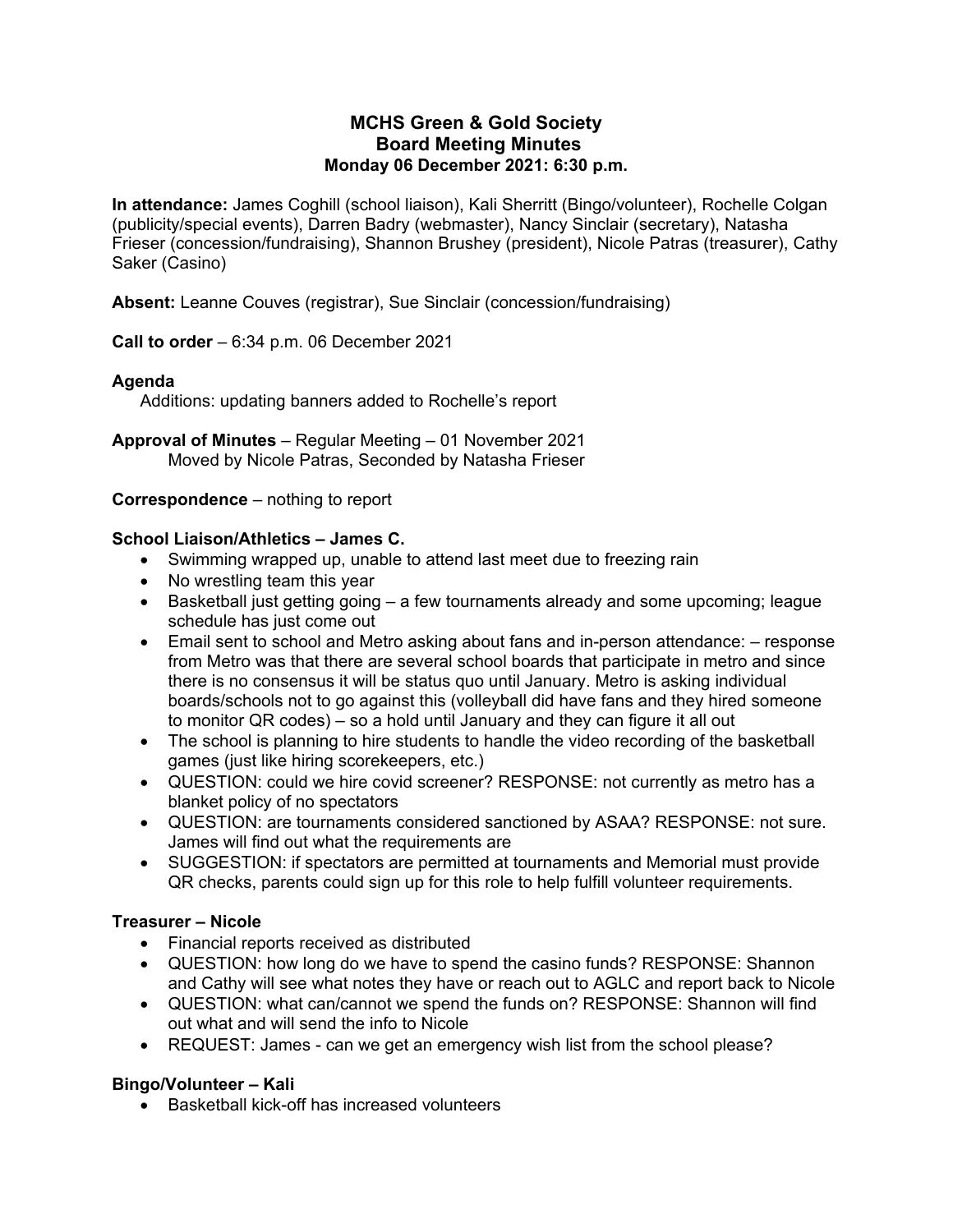- Spots are not fully booked yet Kali will begin reaching out to athletes with outstanding balances prior to Christmas break
- Kali asked about the motion regarding volunteer cheques it was not implemented so we will revisit it for the next sport
- Information about volunteer spot cancellations is already on iVolunteer: updates are being posted regularly Darren is posting on G+G website as well
- QUESTION: Could we add that if it is within the 5 days they are welcome to find someone else and it won't count as cancellation? SUGGESTION: Add "we can assist you" rather than taking back the responsibility – Kali and Darren will coordinate on this
- Thoughts for future consideration: if we go back to collecting the cheques, we need to look at it as a deposit so we can get away from point value vs dollar value
- QUESTION: Is it too late to call out for volunteer cheques for basketball? Does James D want to hound the kids if we don't collect the cheques? RESPONSE: we will add to old business for January meeting

## **Sports Registrar – Leanne**

- 42 of 44 basketball athletes have paid (via RAMP). Two outstanding are in progress. No payments through the office.
- 45% elected to volunteer, 55% paid in full.
- Process went smoothly. It helped to join parent meeting to answer questions.
- QUESTION: If parents are not vaccinated, is there another option for volunteering at the Bingo Hall? RESPONSE: Get a negative test – this is noted on the website as well
- QUESTION: Follow up was needed regarding the parent asking about outstanding points from the basketball meeting – was this resolved? RESPONSE: Nothing was found so the assumption is that there weren't any.
- Kali is following up on two questions from parents regarding hold over points

#### **Webmaster** - **Darren**

- Website is current with required updates
- Darren will coordinate with Kali as we move forward with volunteer cheques, etc.
- Fees, fundraising and volunteer components have been updated
- There are new pictures
- If anyone notices items of concern, let Darren know
- Webmail emails for the Executive should all be updated send yourself a test email to make sure it is working
- If you want to set up your email to come directly (rather than forward) let Darren know and he can send you instructions on how best to set that up and link the IMAP

# **Casino/Gaming/Grants - Cathy**

- Has not heard back regarding grants she will follow up as of the end of December
- Looking for additional grants
- QUESTION: Any annual reports coming through? RESPONSE: Not at this time.

#### **Publicity/Special Events - Rochelle**

- Sports pictures are going to be printed by the school so they should be up on the wall shortly
- Green and gold and awards: QUESTION: Can we get names added to the banners? They haven't been done recently. RESPONSE: Rochelle will find out what we have done in the past and if we need to motion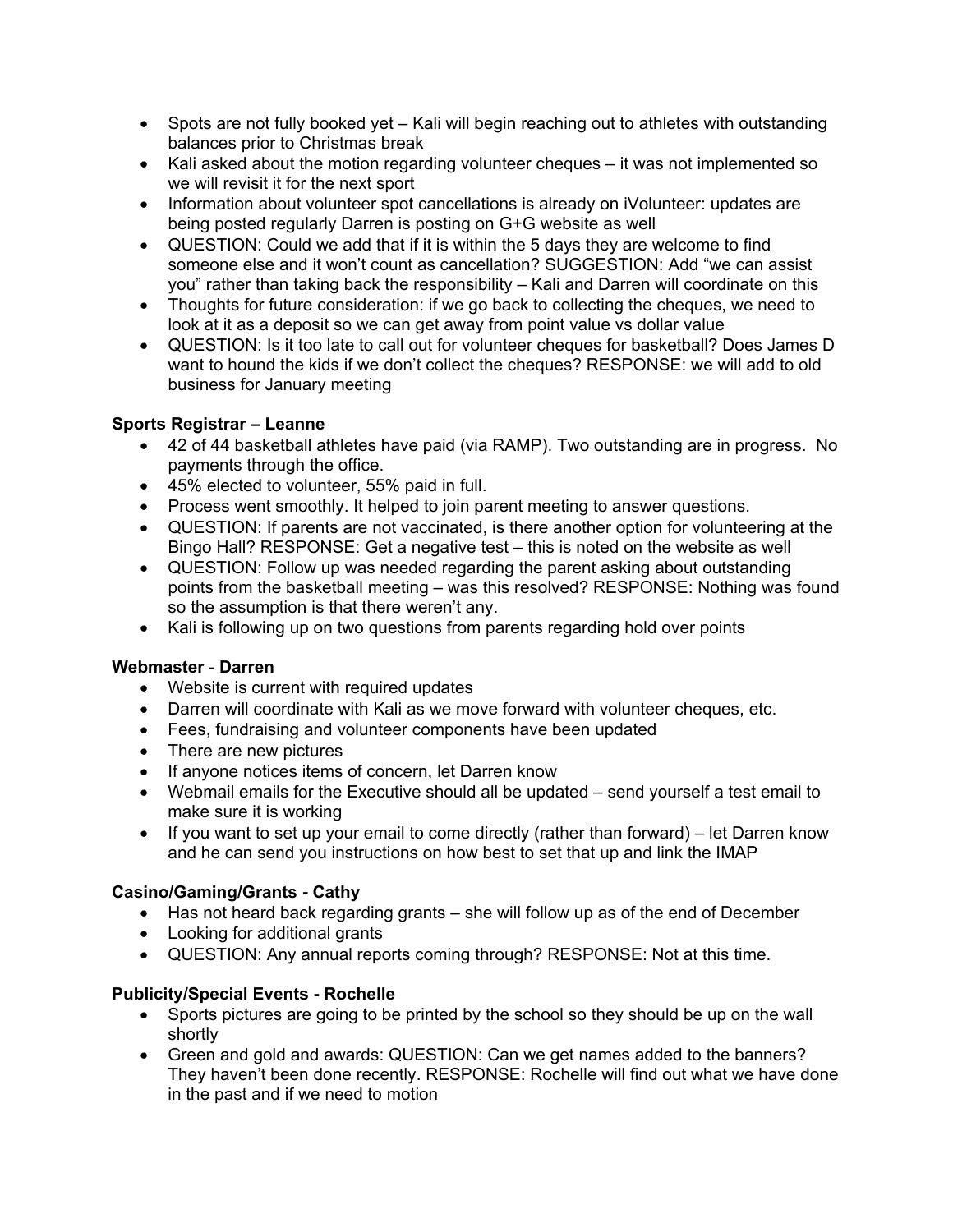- James noted that a CommTech student did a poster for volleyball and basketball coaches would like them as well so they will be put up with the pictures
- QUESTION: Is it OK to post the picture with the roster on the website? RESPONSE: Yes. We have it added as part of the registration package, so we are covered. James added that it is extremely rare that parents are not signing off – and they typically let the school know in which case he would pass the name along to Darren.

#### **Concession/Fundraising - Natasha**

See below under Old Business item

#### **Old Business**

- Website/Volunteer cheque wording and cashing deadline confirmed and posted Kali and Darren: Darren can add the same verbiage to the G+G site (especially around the covid vaccine requirements) – Kali and Darren will coordinate and put it up – probably in as many places as possible and as visible as possible \*\*best if they are the same\*\*
- Points for basketball: confirmed at 2 points for senior and 1 point for junior
- James spoke with Spruce Grove Composite and some other City schools to see where we fall regarding fees and what is included. One of our biggest costs is transportation that is not incurred by City schools. Spruce seems to be using a hybrid of pay/volunteer. Thoughts are that we may have to pivot our format if we are to remain as a fundraising organization. If we don't maintain the fundraising component, there would be no need to have the Society. One thought is to have a volunteer requirement for every registrant (with an option to pay additionally instead of volunteer – i.e. everyone sells raffle tickets (or buys them themselves) **in addition** to either paying for fees or completing volunteer requirements. This will be tabled to next month's meeting. Executive is asked to send your thoughts and suggestions on this to Shannon.
- SUGGESTION: Can we receive a shout out in the Memorial newsletter or on social media? It is important to make sure that we communicate where the money we spend goes (budget type document) and even as an executive we need to understand what G+G pays for vs what the school pays for
- Quick summary: everything is billed through the school, but all fundraising efforts should cover what it takes to run the sport (coaches, refs, uniforms, etc.), G+G fundraises to purchase the busses but the school maintains/insures/gasses the busses; the athletic fee pays for warmups, evergreen, and year-end banquet/scholarships. Please review the email from Nicole and discussion about adding something to the website will be tabled to our next meeting
- QUESTION: Is there a big-ticket item we need to start saving for? If we had something, it helps justify the volunteering/fundraising component of the G+G. James will find out.
- AHS restrictions and guidelines for concessions: Natasha was able to connect with BizConnect through the Alberta Government and they have given us the go ahead to run concessions with restrictions under the REP. Natasha will look into what food handling requirements coordinators and/or volunteers are required to have – there is an online course that we most likely have to have. Until spectators are permitted there is no point in running a concession, but preparation will be done so that we are ready to go if/when the opportunity presents itself. Shannon is still trying to connect with Kelly King to pass along more background. Shannon has not yet been able to connect with Kelly – working on it